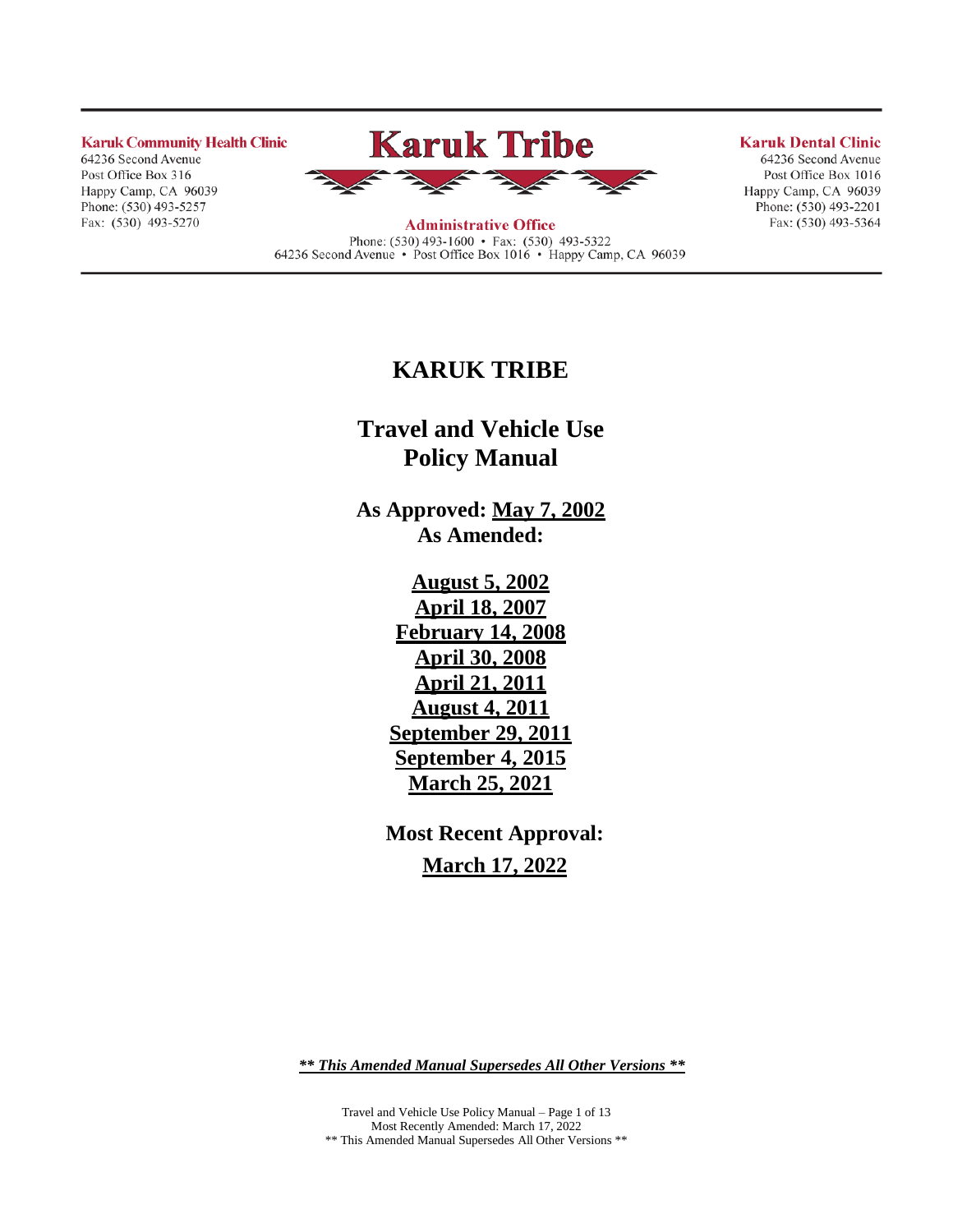# TABLE OF CONTENTS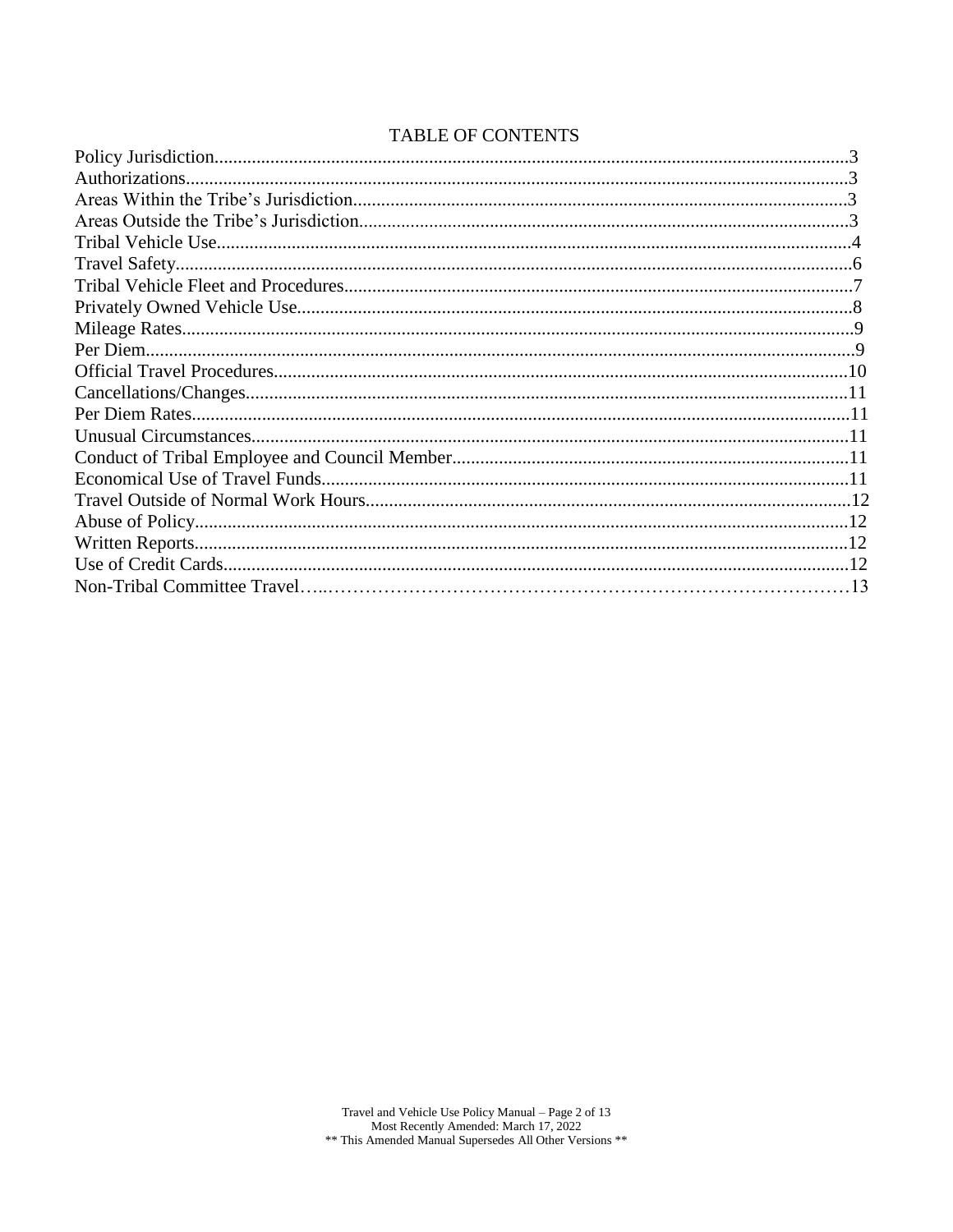# **Travel and Vehicle Use**

# **SECTION 1 POLICY JURISDICTION**

- a) All Tribal personnel, including all entities (Housing and KCDC) and all members of the Tribal Council are bound by this policy.
- b) Anyone traveling on behalf of the Tribe and whose travel expenses are paid in accordance with this policy is bound by all provisions of this policy (ex; Tribal Council Members, Committee Members, Tribal Employees, etc.).
- c) Anyone traveling on behalf of the Tribe who is compensated for travel as an additional charge for services is not bound by the provisions of this policy (ex; attorney, fee accountant, consultant).

### **SECTION 2 AUTHORIZATIONS**

- a) Each trip to a destination outside the jurisdiction of the Tribe (as defined in Section 4), shall be specifically authorized by a motion of the Tribal Council approving the trip as essential to the conduct of the program involved. This requirement shall be accomplished either by:
	- 1) the Council's approval of the annual budget(s) which includes a line item travel for that specific trip; or
	- 2) authorization by motion for any travel which was not anticipated and/or scheduled; phone votes for travel will only be authorized in emergency circumstances (conflict of interest applies).
- b) All travel advance request forms pertaining to the travel of Tribal staff, including interns for travel within the area of jurisdiction, must be approved by the supervisor.
- c) All travel advance request forms pertaining to the travel of the Chairman and Vice Chairman must be approved by an Executive Council Member (conflict of interest applies); approval can be obtained after the trip when prior approval is not possible.
- d) All travel advance request forms pertaining to the travel of a Council Member outside the Tribe's jurisdiction as defined in SECTION 4 must be approved by the TribalCouncil.
- e) All requests pertaining to the travel of any other person on behalf of the Tribe must be approved, in writing, bythe Tribal Council.

#### **SECTION 3 AREAS WITHIN THE TRIBE'SJURISDICTION**

Travel is considered to be within the Tribe's area of jurisdiction if the destination of the travel is within states of California, Oregon, orNevada.

# **SECTION 4 AREAS OUTSIDE OF THE TRIBE'SJURISDICTION**

Travel is considered to be outside the Tribe's area of jurisdiction if the destination of the travel is outside the states of California, Oregon, orNevada.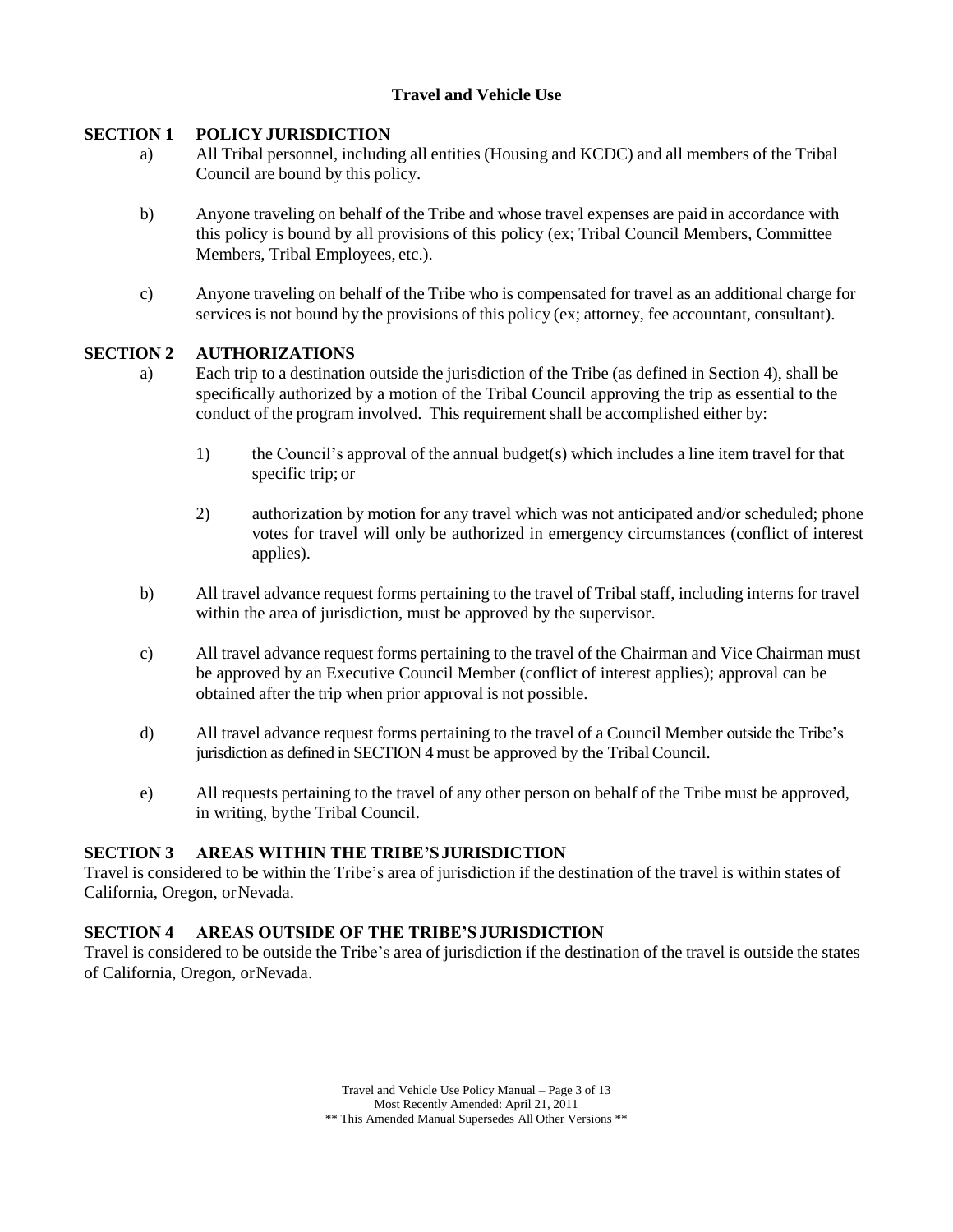#### **SECTION 5 TRIBAL VEHICLE USE**

- a) Tribal vehicle use is limited to Tribal staff, Council Members and selected individuals as approved by the Tribal Council. Drivers must have a valid driver's license and be insurable under the Tribe's insurance policy. If an employee is removed from the Tribe's insurance policy, the employee must be terminated or transferred to a position which does not require operating a vehicle. Any type of moving violation by drivers must be reported to the Tribe immediately. Failure to do so within five (5) days will result in disciplinary action up to and including termination.
- b) All Tribal vehicle use not job related must be approved in advance by an Executive Council Member or vote of the Tribal Council.
- c) Any use of a Tribal vehicle must be reflected on a vehicle mileage sheet. Mileage sheets should be available in each vehicle. However, if a vehicle needs a new supply; they are available for printing on the Karuk Tribe's web site in the forms section. The approved driver is responsible for accurately completing a vehicle mileage sheet after each use. Information which must be included is asfollows:
	- 1) Approved driver's name;
	- 2) Tribal Vehicle number;
	- 3) Odometer reading beforeuse;
	- 4) Odometer reading when fuel is purchased;
	- 5) Odometer reading after use;and
	- 6) Destination and purpose oftrip.

The approved driver shall turn in the vehicle mileage sheet along with any fuel receipts to the fiscal department after each use. Individuals who are assigned a vehicle full time may turn in vehicle mileage sheets and fuel receipts on a weekly basis. Fuel receipts that are turned in without a mileage sheet will be charged to the driver. Fuel receipts must be itemized with number of gallons and price per gallon.

- d) The fiscal department or other authorized employee will issue fuel cards to authorized drivers, and that person will be responsible for the appropriate use of the card.
- e) Fuel cards may only be used for fuel and only for Tribal vehicles.

All fuel receipts must be accompanied by a completed vehicle mileage sheet that includes the approved driver's name, vehicle number, odometer readings, and the destination and purpose of the trip. This includes VISA receipts also. Fuel receipts must be itemized with number of gallons and price per gallon.

Out of pocket expenses (such as oil, parts, etc.) will be reimbursed when approved by the Supervisor. These expenses will be reimbursed when a purchase requisition and receipt are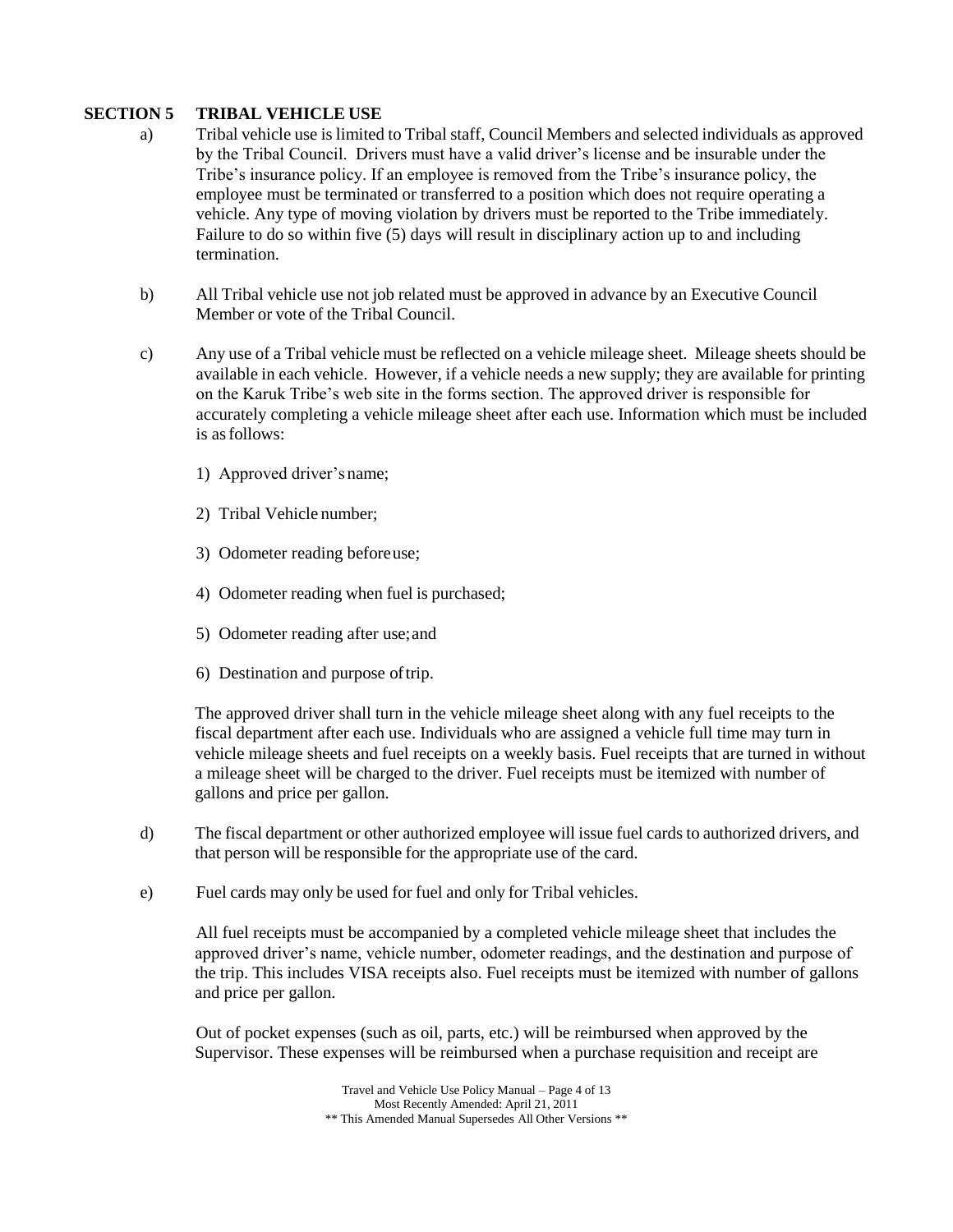submitted no later than five (5) days after the purchase.

f) Authorized drivers are responsible for utilizing the vehicle properly.

Unauthorized activities include:

- 1) Failure to obey speed limit.
- 2) Failure to obey all rules of the road.
- 3) Failure to drive responsibly and defensively.
- 4) The carrying of unauthorized passengers must be approved in advance by an Executive Council Member or vote of the Tribal Council.
- 5) Using a Tribal vehicle without prior authorization.
- 6) Commuting with a Tribal vehicle between home and office.
- 7) Leaving vehicle unlocked, with keys in the ignition, or running when unattended.
- 8) When using a truck, no one may ride in the truck bed and all loads must be secured against shifting andloss.
- g) Authorized drivers are responsible for ensuring that all passengers are authorized. For travel within the area of jurisdiction, the following needs no approval:
	- 1) Tribal employees, Council Members, federal employees and other persons conducting official business with theTribe.
	- 2) In all cases, picking up hitchhikers is forbidden; in emergency situations you may assist stranded motorists.
- h) All occupants of a Tribal vehicle must wear seatbelts properly.
- i) Smoking is prohibited in a Tribal vehicle.
- j) Authorized drivers are responsible for any moving violations, offenses, fines or tickets received while the vehicle is in the driver's custody. Any tickets received pertaining to the condition of the vehicle (ex; bald tires, expired tags, non-working lights) will be the responsibility of the Tribe.
- k) If a Tribal vehicle is involved in an accident, the authorized driver is responsible for the following:
	- 1) Getting help for anyoneinjured.
	- 2) Calling police. In the event of a non-injury accident the authorized driver of the Tribal vehicle may exchange information with other driver(s), if no other driver(s), accident shall be reported to supervisor and not notify police.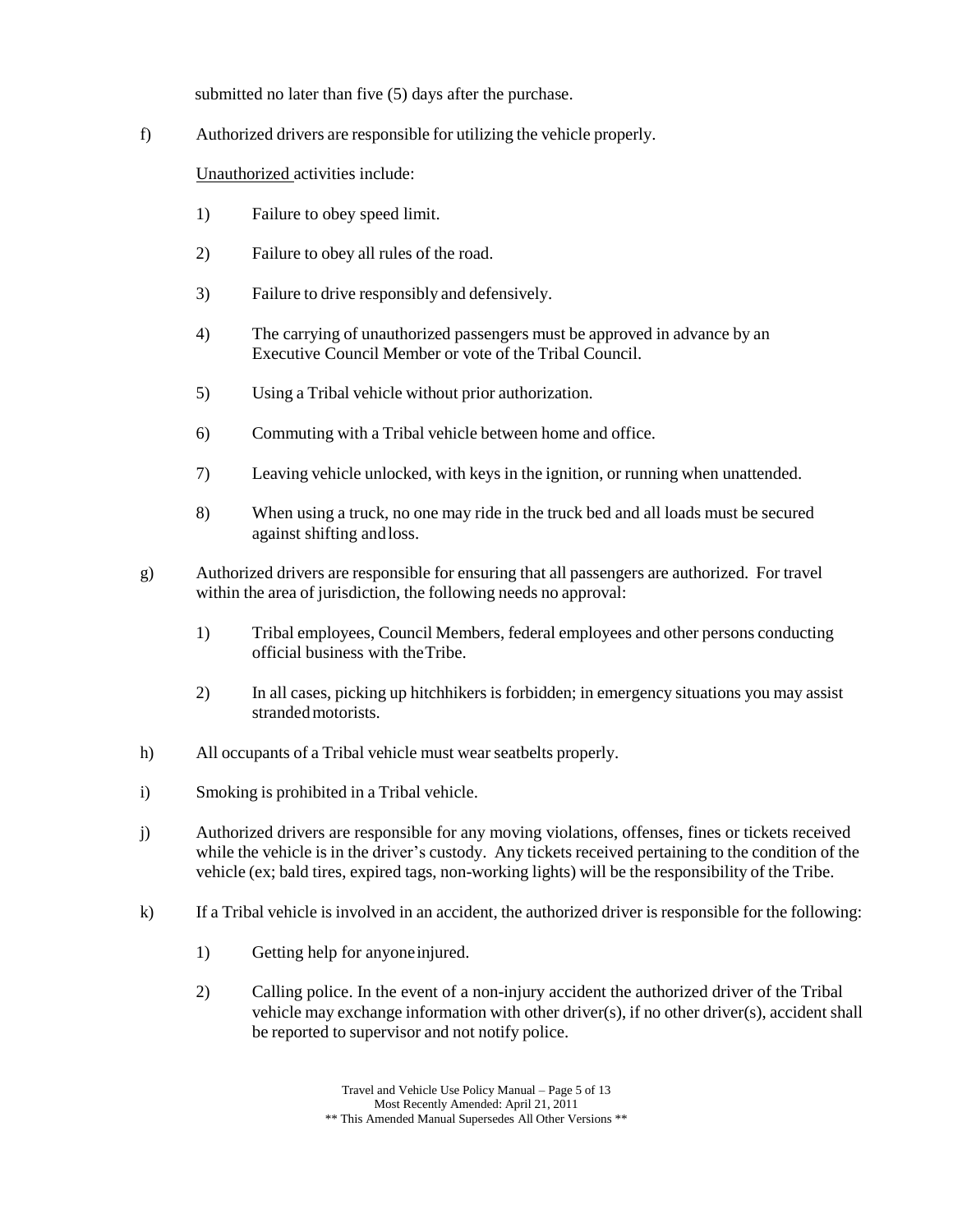- 3) Complete an accident report including location, information about the other vehicle(s), property of people involved, estimation of extent of injuries or damages and an account of what occurred. **DO NOT ADMITFAULT**.
- 4) Calling the Tribaloffice.
- 5) Remaining at the scene of the accident until the police release you from the scene.
- l) The authorized driver is responsible that the interior of the vehicle is trash free after each use. If the next authorized driver finds the interior not clean they should file a report immediately with fiscal. The previous driver may be charged a cleaning fee by the Tribe.
- m) The authorized driver is responsible for noting any needed maintenance of the vehicle in the vehicle log and reportingit to the Tribe's automotive program at MaintenanceWO@karuk.us.
- n) Use of a Tribal vehicle between home and the office without advance approval for each use is prohibited. No Tribal vehicle is to be stored at a place of residence unless it is advantageous to the Tribe and has been approved by an Executive Council Member (Chair, Vice Chair, or Secretary/Treasurer). Examples include when departure or return from travel occurs outside of Tribal office hours.
- o) No Tribal vehicle will be permanently assigned to any one employee or Council Member.
- p) Any authorized driver found to have been either 1) issued a citation for a moving violation (speeding, crossing the double yellow line, running a red light, etc.) while driving a Tribal vehicle, or 2) to be at fault in an accident while driving a Tribal vehicle, will be required to attend an approved traffic school; all driving privileges may be suspended if not completed in a timely manner. Traffic school will be required by the Tribe regardless of the Court's decision in the case and must be completed on the employee's own time and at the employee's own expense.
- q) Fire Crew driving hours will be limited to a maximum of 8 hours within a 24-hour period unless waived by Incident Commander.

#### **SECTION 6 TRAVEL SAFETY**

- a) All travel is subject to weather and road conditions.
- b) All travel is stopped when snow is continually falling and staying on the roads, this means no transporting or other travel unless absolutely necessary. Inside duties will be assigned.
- c) When staff is caught in a winter storm during travel, staff will be expected to use good judgment, and his/her ability for hazardous driving techniques, to arrive at the destination safely.
- d) When a road condition exists that drivers may pass only at their own risk, staff has the right to choose not to pass.
- e) When vehicle tires are not in satisfactory condition, (determined unsafe), staff will not be allowed to utilize thevehicle.

Travel and Vehicle Use Policy Manual – Page 6 of 13 Most Recently Amended: March 17, 2022 \*\* This Amended Manual Supersedes All Other Versions \*\*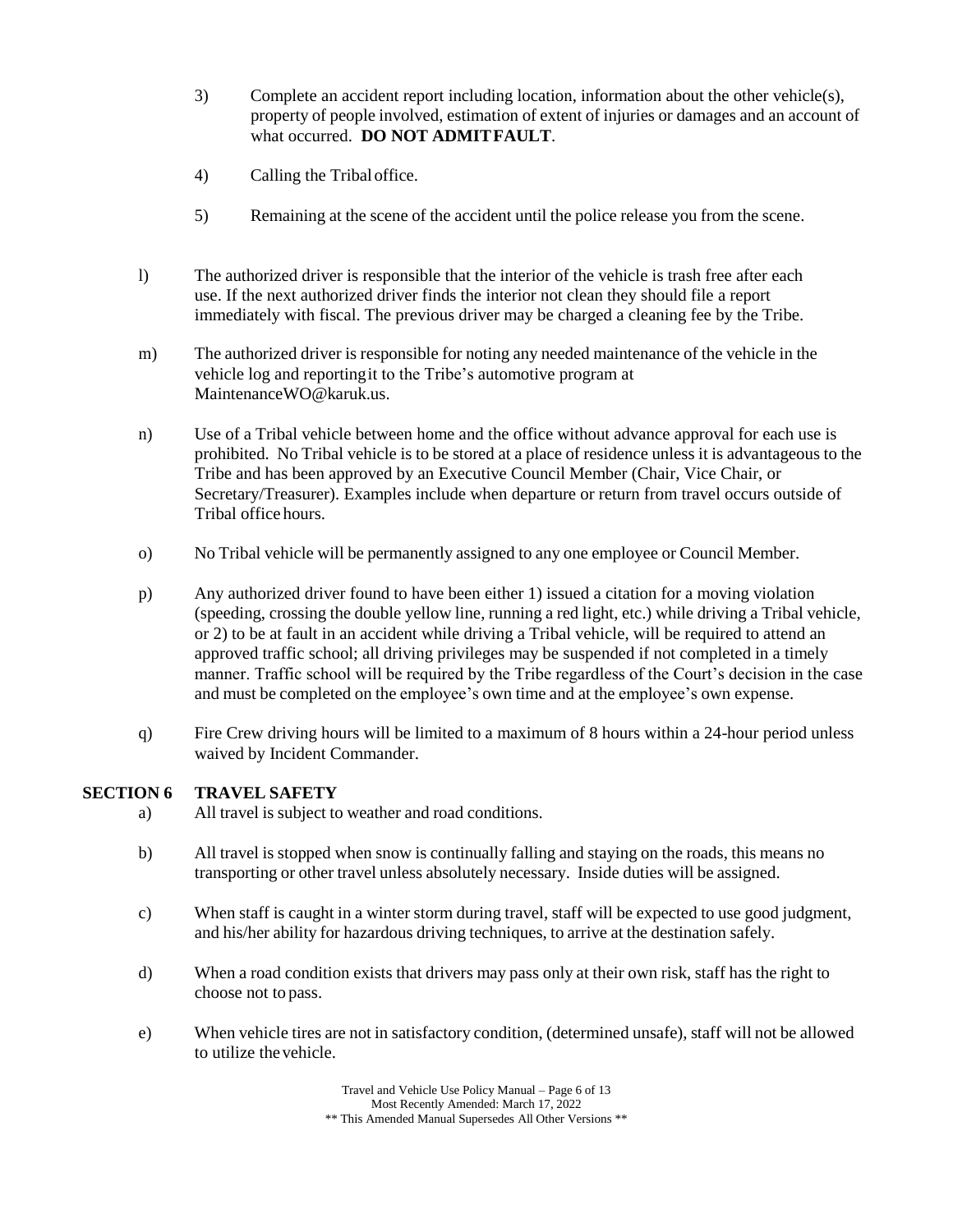f) Slide precautions should be exercised so that staff does not become stranded.

# **SECTION 7 TRIBAL VEHICLE FLEET AND PROCEDURES**

- a) All vehicles purchased or leased by the Tribe will be used for work or Council related activities.
- b) In an instance where a tribally owned vehicle might be used for another entity, for example, the Forest Service, it must be cleared with the Chairperson, and insurance requirements must be cleared with the Chief Finance Officer.
- c) In an instance where there is a potential reimbursement from another entity, such as the Forest Service, or another Federal or State entity, there must be a written agreement, signed only by the Chairperson. The written agreement must clearly indicate that the Tribe is to be the recipient of the reimbursement, and that all payments must be made to the Happy Camp Administration Office.
- d) Under no circumstances shall an employee receive payment for the use of a Tribal vehicle or any other Tribal property, whether in cash or in exchange for products or services. Soliciting or accepting payment of any kind for the use of Tribal property may subject the employee to disciplinary action up to and including termination.
- e) All vehicles purchased or leased by the Tribe must be registered with the Karuk Tribe as the registered owner, and when necessary the lien holder as the legal owner.
- f) All vehicles purchased or leased under grant funds will be used only for the purpose for which it was granted. That purpose will be described in the project's application, except where modified by agreement with funding sources.
- g) The Tribe will be responsible for the proper use and maintenance of all vehicles.
- h) All vehicles purchased or leased by the Karuk Tribe will be covered at all times by at least the minimum insurance required by law.
- i) The Tribe will comply with the requirements of motor vehicle regulations enforced by the California HighwayPatrol.
- j) All Tribal vehicles will be assigned a base station where they must be parked at the end of each work day. Exceptions may be made on a case by case basis.
- k) All passengers and drivers of vehicles owned or leased by the Karuk Tribe shall wear their seat belts as required by applicable law. All Tribal policies and procedures including, but not limited, to the no smoking policy and the substance abuse policy shall be in full force and effect for all employees using or riding in the vehicles.
- l) The Receptionist or assigned employee of each Department isresponsible for the following:
	- 1) Scheduling use of all assigned Tribal vehicles.
	- 2) All vehicle users are responsible for reporting any vehicle related problems to the automotive program.
- m) The Automotive Program is responsible for the following: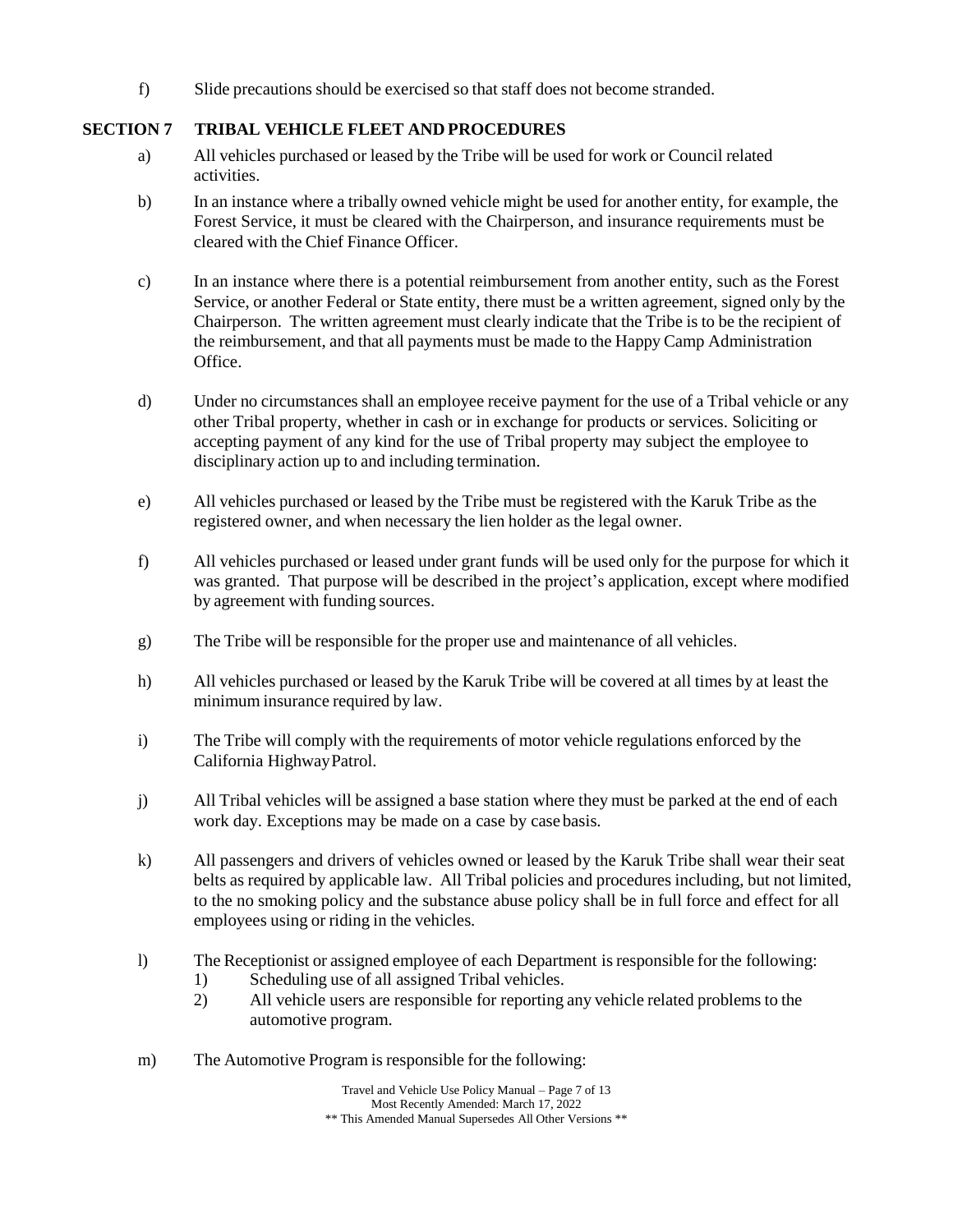- 1) Ensuring all vehicles are clean, properly maintained and that required maintenance is scheduled and completed.
- n) The Fiscal Department is responsible for the following:
	- 1) Ensuring all vehicles are properly insured and registered.<br>2) Receiving, reviewing, and maintaining vehicle paperwork
	- Receiving, reviewing, and maintaining vehicle paperwork and travel documents.
	- 3) Ensuring mileage logs are reviewed and reconciled on a regular basis.

# **SECTION 8 PRIVATELY OWNED VEHICLE USE**

- a) Tribal employees or Council Members may use privately owned vehicles (POV) to conduct office business asfollows:
	- 1) If it is advantageous to the Tribe (ex; due to weather, Tribal vehicle unavailable, etc.).
	- **Note:** Based on Section 6 all travel is subject to weather and road conditions. **Alltravel is stopped when snow is continually falling and staying on roads**. Reimbursement for use of POV due to winter weather requirements (chains or 4WD required by road conditions) when comparable Tribal vehicle is not available for travel that is absolutely necessary will be at the full rate.
	- 2) If POV is requested as a matter of personal preference instead of common carrier transportation (ex; airfare) and the mileage cost is comparable to that of common carrier transportation. If airfare is determined to be the least expensive, traveler may still utilize POV but will not be reimbursed beyond the cost of the airfare.
	- 3) If it is to and from the airport; reimbursement for such use will be at the full rate regardless of Tribal vehicle availability as it is not advantageous to have a vehicle unavailable because it is parked at the airport.
	- 4) If POV is utilized due to personal preference when Tribal vehicle is available, mileage reimbursements will be limited to 1/2 of the approved rates with the exception of to and from the airport.
	- 5) If more than one employee is traveling together in one POV, full mileage will be paid to the driver of the POV.
- b) Council Members are eligible to receive full POV mileage reimbursement, without prior approval, when attending board meetings or while conducting official business.
- c) POV mileage expenses will be reimbursed when a mileage reimbursement request is submitted for payment.
- d) POV mileage claimed may only include mileage incurred during the execution of official Tribal business.
- e) POV mileage will be calculated based upon the shortest route to the destination (utilizing map services such as Yahoo or Google), weather conditions and road closures will be considered.
- f) Any expenses incurred during the use of POV (ex; gasoline, oil, repairs, etc.) are ineligible for reimbursement.

Travel and Vehicle Use Policy Manual – Page 8 of 13 Most Recently Amended: March 17, 2022 \*\* This Amended Manual Supersedes All Other Versions \*\*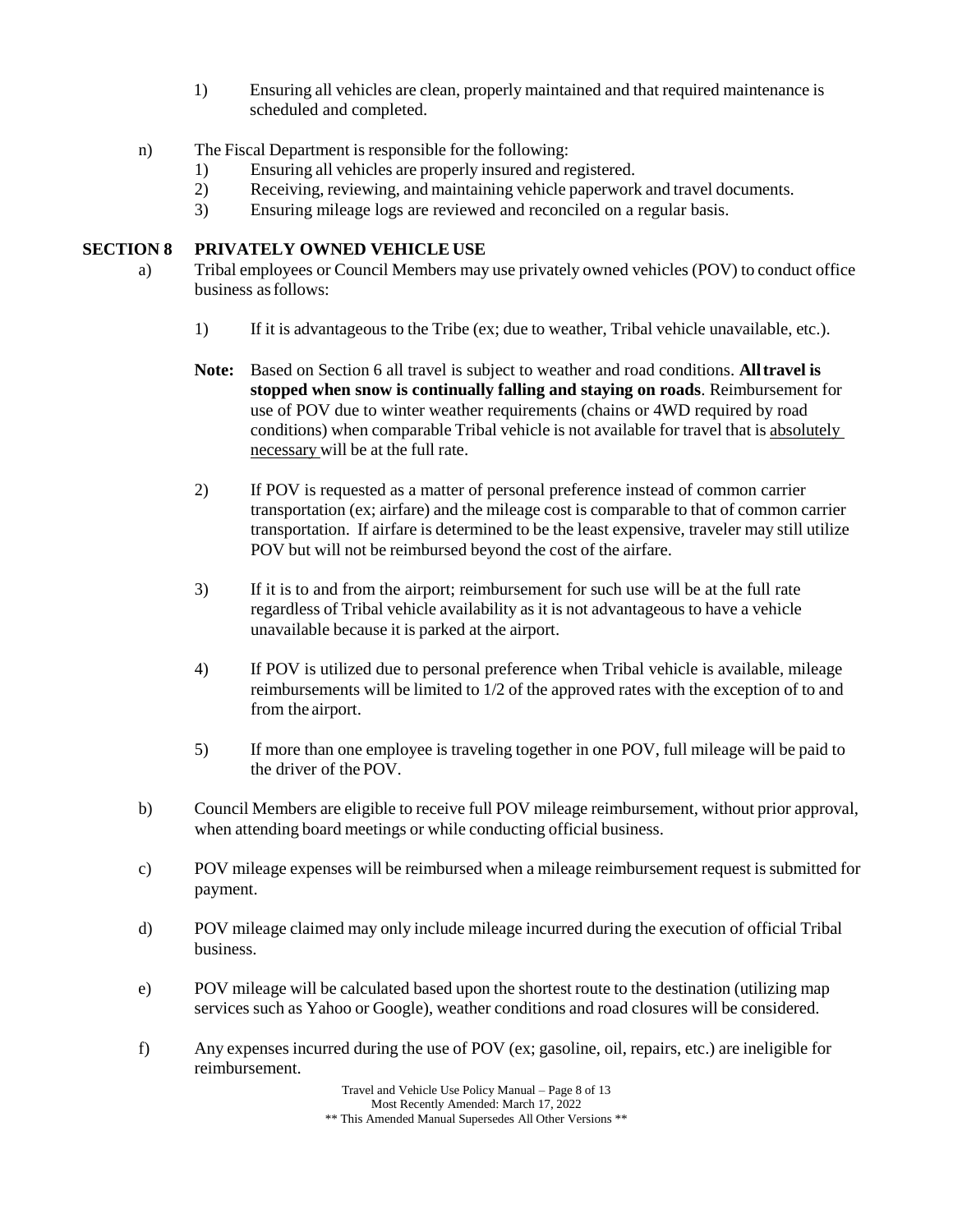g) The supervisor or a designee is responsible for determining if use of POV is advantageous to the Tribe.

### **SECTION 9 MILEAGE RATES**

Mileage will be reimbursed in accordance with current Federal reimbursement rates.

## **SECTION 10 PER DIEM**

- a) Tribal employees and Council Members are considered to be in official travel status and are eligible for per diem if they are approved to conduct official Tribal business, which requires them to be in travel status for more than twelve (12) hours either in or out of the area of jurisdiction.
- b) If a traveler's personal preference results in excess travel time, the excess time shall be charged to annual leave, except in special situations approved in advance by the supervisor. If a traveler's personal preference results in excess travel costs, the excess costs shall be paid by the traveler.
- c) Advances may be approved prior to travel based on approved travel requests. Advances will be paid no earlier than ten (10) working days prior to travel to allow the Finance Department adequate time to process the travel. A travel advance form and backup documentation must be submitted to the Finance Department with all appropriate approvals and necessary information.
- d) Travel is to be requested as early as possible to ensure the best rates. Travel requests should be made no later than (5) days before departure for local travel and no later than (14) days for any trips requiring airfare, when possible.
- e) Required receipts must be submitted to the fiscal department no later than ten (10) working days after official travel ends.

Travel expenses requiring receipts include:

- 1) airfare including baggagefees.
- 2) lodging.
- 3) taxi, shuttle, or rentalcars.
- 4) gasoline for Tribal vehicles or rental cars; receipts for gasoline must be itemized with number of gallons and price per gallon.
- 5) any other incidentals not covered by per diem rates (e.g., parking, tolls).

Failure to submit required receipts within the required time frame will result in withholding the *entire* amount advanced from the next paycheck or stipend. Employees and Council Members may not be approved for subsequent travel advances until the travel reconciliation has been completed.

Such deductions will be eligible for reimbursement, if receipts are submitted, within 30 days of the original due date (10 working days after travel ends). Receipts submitted more than 30 days after the due date will not be eligible for reimbursement.

Travel and Vehicle Use Policy Manual – Page 9 of 13 Most Recently Amended: March 17, 2022 \*\* This Amended Manual Supersedes All Other Versions \*\* f) If a completed travel reconciliation form indicates funds due to Tribe, the traveler has ten (10)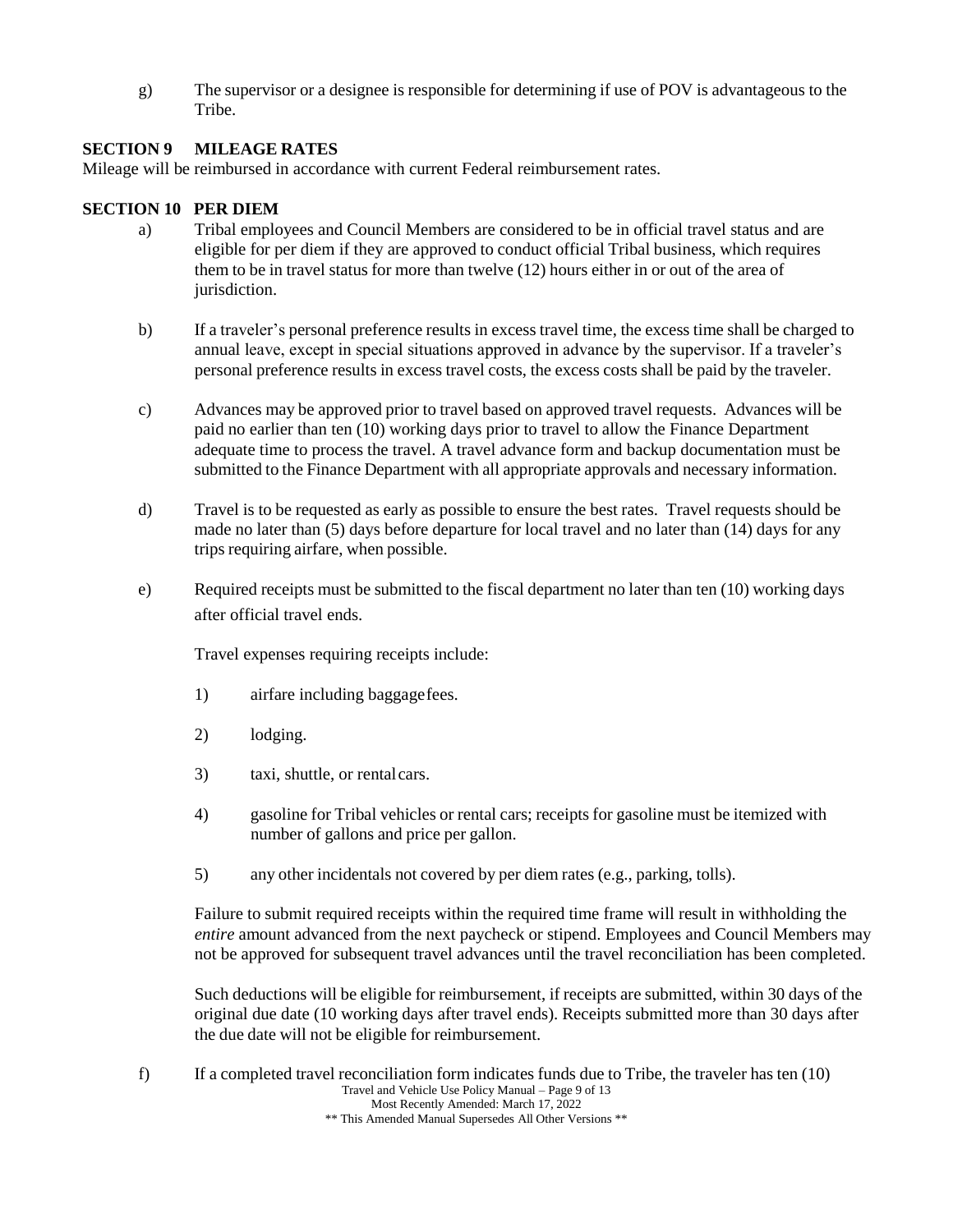working days to reimburse the Tribe. If the excess is not paid by the next pay period, it will be deducted from the next paycheck or stipend. Employees and Council Members may not be approved for subsequent travel advances until outstanding amounts are repaid.

If the completed travel reconciliation form indicates funds due the traveler, a check will be issued within ten (10) working days or the next pay period following return.

- g) Ineligible expensesinclude:
	- 1) Common carrier transportation in excess of coach fare.
	- 2) Lodging, meals and incidental expenses in excess of expenses which would be incurred if the traveler used common carrier transportation.
	- 3) Personal phone calls in excess of the allowed rate of \$7.50 per day.
	- 4) Any lodging expense in excess of the single occupancy, conference/government room rate.
	- 5) Any vehicle rental fee in excess of the standard rate (ex; GPS units, car seats, etc.).
	- 6) Additional insurance elected on a vehicle rental (this is not required as all rental vehicles are covered by the Tribe's insurance policy when rented by employees for official business).
	- 7) Additional airfare costs incurred due to personal preference in dates of travel (ex; if traveler will be staying additional days on personal time).
	- 8) Any costs incurred for entertainment (ex; in room movies, etc.)
	- 9) Tips of any kind.
	- 10) Taxi, bus and other local transportation used for non-business purposes including meals and entertainment
	- 11) Additional baggage in excess of one checked bag and one carry-on bag

#### **SECTION 11 OFFICIAL TRAVEL PROCEDURES**

The Fiscal Department is responsible for the following:

- 1) Maintaining a schedule of all authorized travel and training.
- 2) Verifying that funds are available for requested travel.
- 3) Receiving and reviewing all travel documents, including requestsfor approval, advances and reconciliations.
- 4) Ensuring that all payments and reimbursements are made.
- 5) Reporting any problems to the supervisor.

Travel and Vehicle Use Policy Manual – Page 10 of 13 Most Recently Amended: March 17, 2022 \*\* This Amended Manual Supersedes All Other Versions \*\*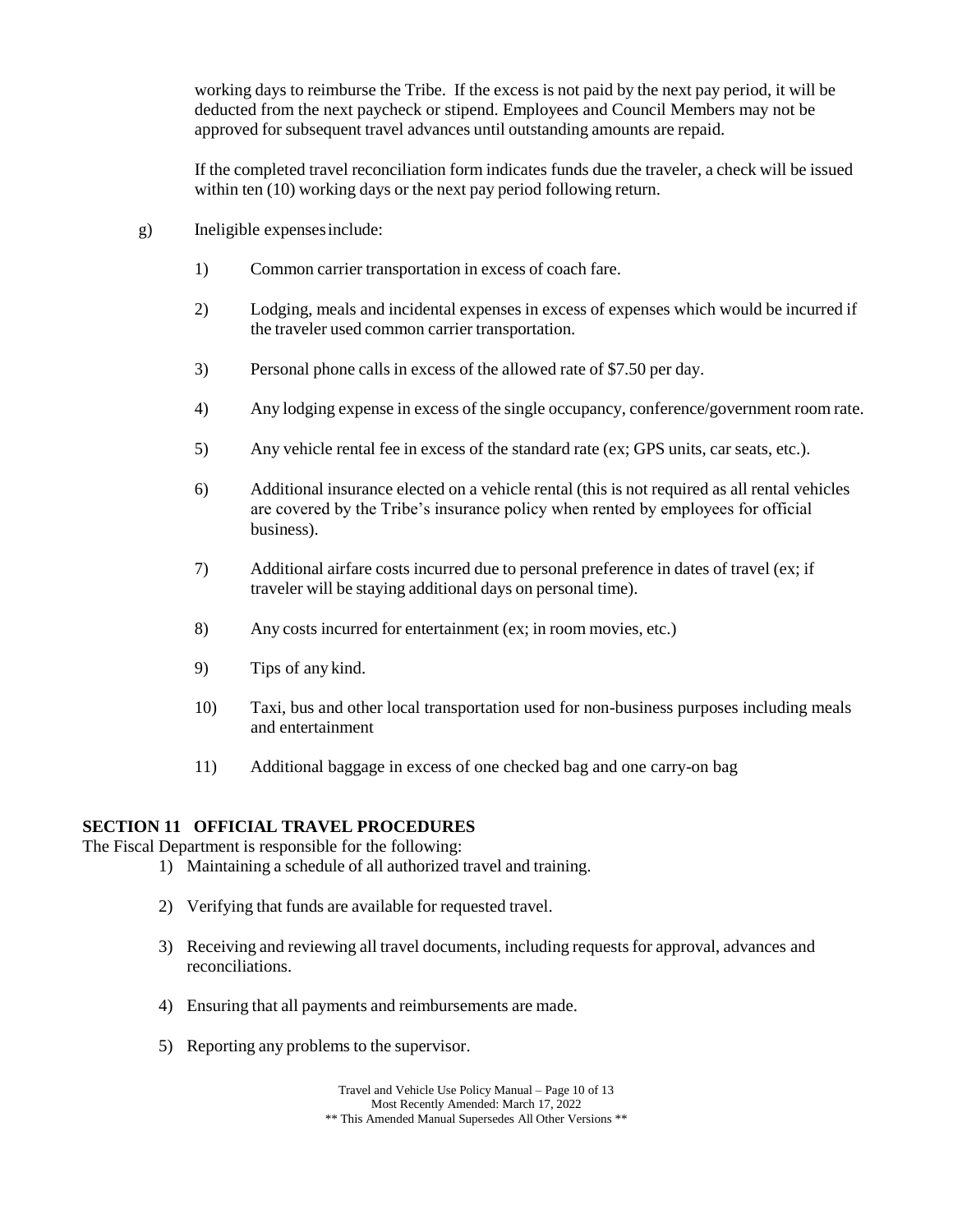# **SECTION 12 CANCELLATIONS/CHANGES**

Advances paid for canceled travel must be repaid within five (5) working days of notification of cancellation or rescheduling. Failure to submit reimbursement within the required time frame will result in withholding the amount advanced from the next paycheck or stipend. The travel clerk must be notified within 48 hours of the cancellation if at all possible to allow for the proper cancellation of lodging, airfare, etc.

In the event that adequate notice is not given and a "no-show" charge is incurred, it will be the employee or Council Member's responsibility to cover the charge, unless it is due to an unusual circumstance approved by the supervisor or Chairman or an Executive Council Member. Payment for such charges will be due within five (5) working days.

All costs incurred for non-business-related change fees (airfare changes, early/late hotel checkouts, etc.) must be paid by the employee or Council Member.

#### **SECTION 13 PER DIEM RATES**

All per diem rates will be approved by the Tribal Council and these costs will not exceed approved federal government rates.

Eligible travel expenses will be paid based on actual cost. Lodging expenses incurred in excess of the maximum approved lodging rate will be the responsibility of the traveler unless it is determined to be an unusual circumstance (see 14 below).

Meals and incidentals ( $M \& \times$  IE) rate will be applied in quarters as follows:

Departure Date - 3 quarters Return Date - 3 quarters Full Day - 4 quarters

Per diem will be adjusted for approved Business Meals for all travelers who received per diem and had their meal paid for. Business Meals must be necessary, approved by Supervisor, and the receipt must indicate the purpose of the Business Meal, who was present, and the date of the meal. Meal receipts must be itemized listing all food and beverages purchased.

#### **SECTION 14 UNUSUAL CIRCUMSTANCES**

Reimbursement of travel expenses incurred based on unusual circumstances must be reviewed and approved by the supervisor.

#### **SECTION 15 CONDUCT OF TRIBAL EMPLOYEE AND COUNCIL MEMBER**

When in official travel status, the traveler will conduct himself/herself in a professional manner. The traveler must be aware that he/she is a representative of the Tribe and act accordingly.

When attending training, attendance is required for the full course. If the traveler becomes ill and cannot attend a day of training or complete the course, he/she must contact a supervisor at the Tribe as soon as possible.

# **SECTION 16 ECONOMICAL USE OF TRAVEL FUNDS**

To assure the most economical use of travel funds, travelers are requested to share ground transportation whenever possible. Travelers should make every effort to use the least expensive form of transportation available.

Rental vehicles will be used only when necessary to achieve the purpose of the approved travel and must be approved in advance by the Supervisor or Tribal Council. Every effort should be made to secure lodging in close proximity to the site so a rental vehicle is not required.

Travel and Vehicle Use Policy Manual – Page 11 of 13 Most Recently Amended: March 17, 2022 \*\* This Amended Manual Supersedes All Other Versions \*\*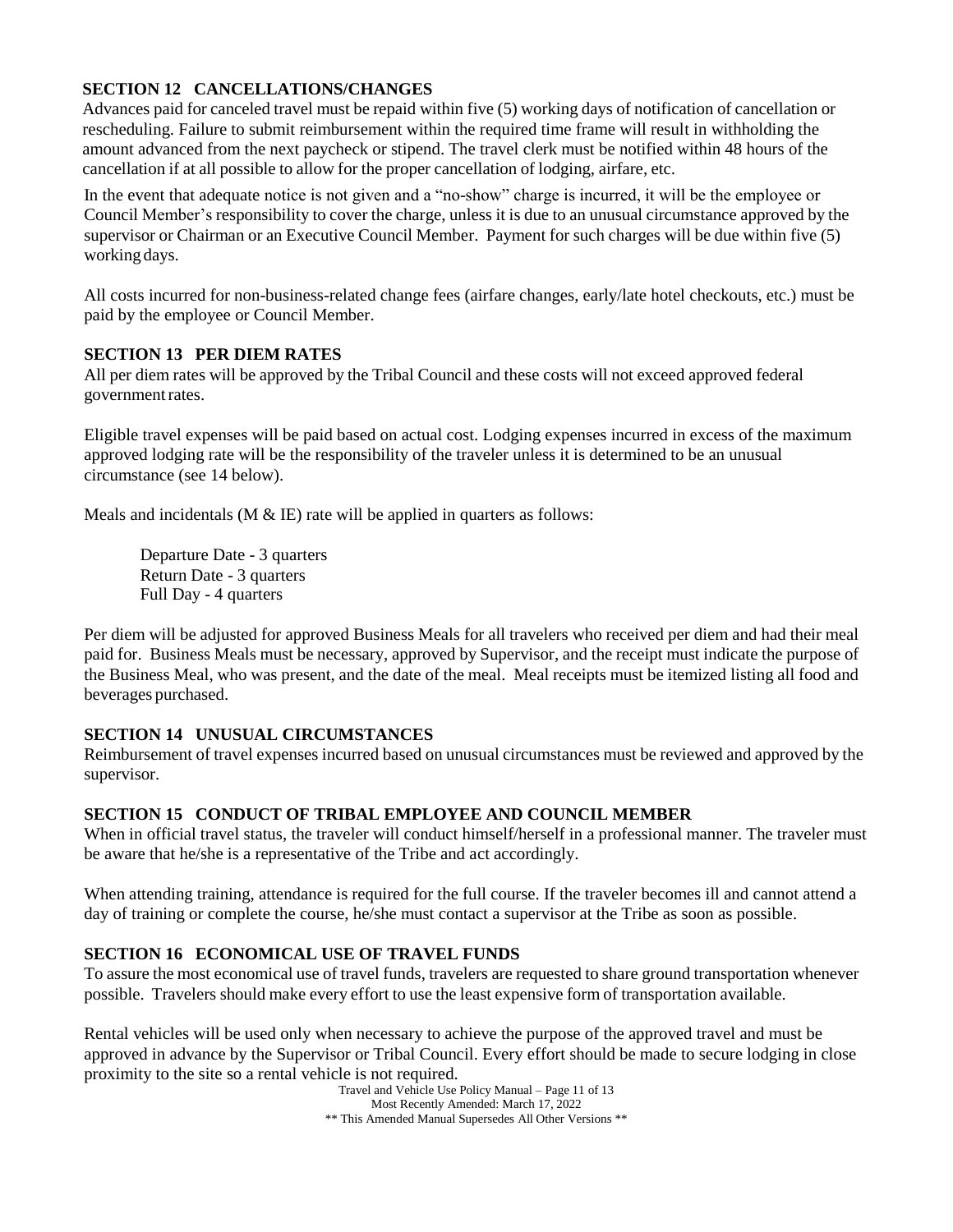# **SECTION 17 TRAVEL OUTSIDE OF NORMAL WORK HOURS**

Overtime is not allowed in conjunction with travel. Employees will be compensated their regularly scheduled

hours at their regularly scheduled rate while in travel status. *Actual time* spent attending a conference or traveling on the weekend will be paid when it occurs during the employees regularly scheduled hours for a weekday (between the hours of 8 AM and 5 PM for most employees). Non-exempt employees will be allowed to work a flexible schedule to avoid exceeding 40 hours in a payroll week (Sunday through Saturday) when travel will be taking place on the weekend.

# **SECTION 18 ABUSE OF POLICY**

Any allegations of abuse of the provisions of this policy will be investigated to the fullest extent possible. Failure to abide by these policies may result in denial or restriction of use of Tribal vehicles and travel privileges. Violation or repeated violation shall be considered reasonable cause for termination of employment. In the event the violator is a member of the Council, the termination of the violator's term of office may be sought.

# **SECTION 19 WRITTEN REPORTS**

All employees and Council Members attending meetings, workshops, seminars, etc., are required to prepare a synopsis of information obtained and evaluate the benefit of attendance. This training report must be submitted to the Supervisor or Council within thirty (30) days after completion of training. It is the supervisor's responsibility to ensure the report is submitted to the Council.

### **SECTION 20 USE OF CREDIT CARDS**

- a) Use of Tribally issued credit cards shall be for official business only. All receipts for use of the credit cards must be retained and submitted to the fiscal department at the conclusion of each trip or use.
- b) Each holder of a Tribally issued credit card will sign a statement agreeing to the following:
	- a. That the card shall not be used for any personal items under any circumstances, and that misuse of the card is grounds for disciplinary action up to and including termination. Emergency use will be allowed on a case-by-case basis without penalty, but the costs will be collected. The first offense will result in a payroll or stipend deduction for the amount of charges and a written warning; a second offense will result in cancellation of the card.
	- b. The card does not avoid the normal fiscal policies of the Tribe.
	- c. Any undocumented/unapproved purchases will be deducted from the cardholder's paycheck or stipend check(s) on a monthly basis, when the statements are reconciled; a courtesy reminder will be sent for missing receipts prior to taking a deduction.
	- d. Deductions will be eligible for reimbursement if receipts are submitted within 30 days of the original purchase. Receipts submitted more than 30 days after the purchase will not be eligible for reimbursement. This does not extend the timeline for submitting travel related receipts; see Section 10, ItemF.
- c) When utilizing a Tribally issued credit card for travel costs, only approved expenses may be charged to the card. Ineligible expenses may not be charged to the card; such expenses must be paid for separately (ex; room service, in room movies, tips, etc.).
- d) Fuel receipts must be itemized with number of gallons and price per gallon.